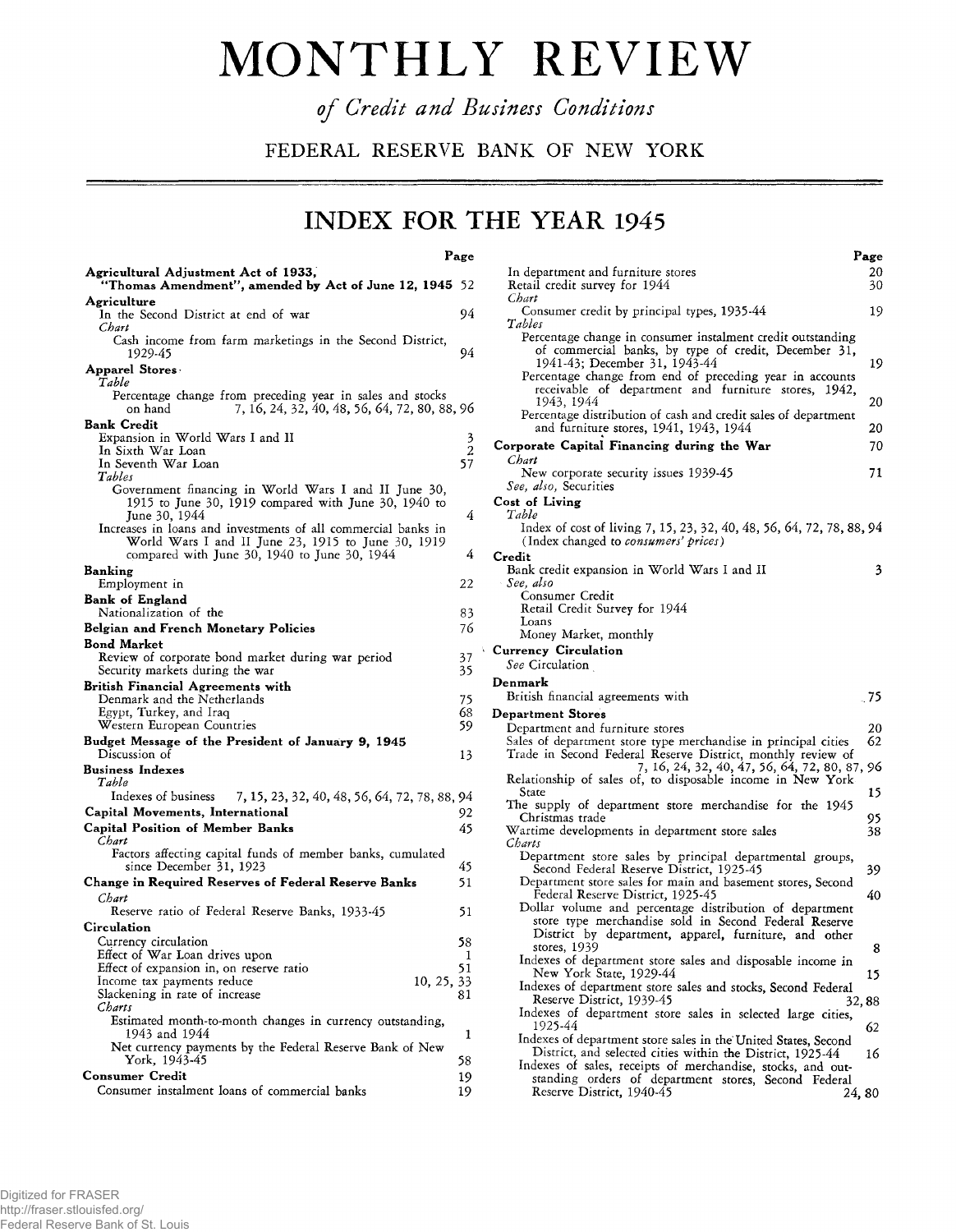|                                                                                                                                                                                         | Page     |
|-----------------------------------------------------------------------------------------------------------------------------------------------------------------------------------------|----------|
| Percentage distribution of sales of department store type                                                                                                                               |          |
| merchandise by type of store and by type of merchandise<br>for selected large cities, 1939<br>Ratio of October stocks to sales by type of merchandise for                               | 63       |
| department stores in the Second Federal Reserve District,<br>1935-39, 1942, 1944, 1945<br>Tables                                                                                        | 95       |
| Department store sales and stocks by type of merchandise,                                                                                                                               |          |
| Second Federal Reserve District<br>Department store sales by type of merchandise, 1929-44,                                                                                              | 96       |
| Second Federal Reserve District<br>Estimated sales of department store type merchandise and                                                                                             | 38       |
| population changes, United States and selected large cities,<br>1929-44<br>Estimated sales of department store type merchandise by                                                      | 63       |
| departmental groups and per capita, United States and                                                                                                                                   | 64       |
| selected large cities, 1939<br>Indexes of department store sales and stocks, Second Federal                                                                                             |          |
| 7, 16, 24, 32, 40, 48, 56, 64, 72, 80, 88, 96<br>Reserve District<br>Percentage change from end of preceding year in accounts<br>receivable of department and furniture stores, United  |          |
| States and Second District, 1942, 1943, 1944                                                                                                                                            | 20       |
| Percentage change from preceding year in sales and stocks on<br>hand, by locality, Second Federal Reserve District<br>7, 16, 24, 32, 40, 48, 56, 64, 72, 80, 88, 96                     |          |
| Percentage distribution of cash and credit sales of depart-<br>ment and furniture stores, United States and Second Dis-                                                                 |          |
| trict, 1941, 1943, 1944                                                                                                                                                                 | 20       |
| Deposits                                                                                                                                                                                |          |
| Changes in demand deposits in banks of various sizes<br>Deposit changes within the Second District                                                                                      | 29<br>44 |
| Distribution by size of account                                                                                                                                                         | 28       |
| Growth of, between Fifth and Sixth drives<br>Survey of ownership of business and personal demand deposits 27, 84                                                                        | 10       |
| Wartime rise in deposits<br>Charts                                                                                                                                                      | 43       |
| Adjusted demand deposits, New York City and 100 cities,<br>1942-45<br>Factors affecting deposits of New York State mutual savings                                                       | 10       |
| banks, 1940-44<br>Ownership of business and other demand deposits estimated                                                                                                             | 67       |
| for all commercial banks in the Second Federal Reserve<br>District, 1943-45                                                                                                             | 84       |
| Tables<br>Demand deposits of individuals, partnerships, and corpora-                                                                                                                    |          |
| tions, classified by type of owner, in different size banks in<br>Second Federal Reserve District; percentage changes July<br>1944 to January 1945 compared with changes February       |          |
| 1944 to July 1944                                                                                                                                                                       | 29       |
| Estimated ownership of demand deposits of individuals,<br>partnerships, and corporations, classified by type of owner,<br>all commercial banks in Second Federal Reserve District 28,85 |          |
| Increase in demand deposits of individuals, partnerships, and<br>corporations of all member banks between December 31,                                                                  |          |
| 1941 and March 20, 1945<br>Increase in time deposits of individuals, partnerships, and<br>corporations of all member banks between December 31,                                         | 43       |
| 1941 and March 20, 1945                                                                                                                                                                 | 43       |
| Increase in deposits of individuals, partnerships, and corpora-<br>tions in 812 member banks in the Second Federal Reserve<br>District between December 31, 1941 and March 20, 1945     | 44       |
| Index of velocity of demand deposits<br>7, 15, 23, 32, 40, 48, 56, 64, 72, 78, 88, 94                                                                                                   |          |
| Percentage distribution by type of owner, of demand deposits<br>of individuals, partnerships, and corporations, classified<br>according to size of account in 131 banks in Second       |          |
| Federal Reserve District, January 1945                                                                                                                                                  | 28       |
| Disposal of Wartime Facilities<br>See Wartime manufacturing facilities expansion in the Second<br>District                                                                              | 87       |
| <b>Earnings of Member Banks in 1944</b><br><i>See</i> Member Banks                                                                                                                      | 20       |
| Egypt                                                                                                                                                                                   |          |
| British financial agreements with                                                                                                                                                       | 68       |

| Electric Power       |  |
|----------------------|--|
| Table                |  |
| Index of electric po |  |

| Index of electric power output                                                                                                                                                                                                                                                                                                                                                                      |                                 |
|-----------------------------------------------------------------------------------------------------------------------------------------------------------------------------------------------------------------------------------------------------------------------------------------------------------------------------------------------------------------------------------------------------|---------------------------------|
| 7, 15, 23, 32, 40, 48, 56, 64, 72, 78, 88, 94                                                                                                                                                                                                                                                                                                                                                       |                                 |
| Employment<br>Employment in New Jersey during the war<br>Employment in New York State during the war<br>Employment in the financial industries of New York City<br>Postwar problems of, in Second Federal Reserve District<br>Trends of, in investment industry<br>Wartime developments<br>Charts                                                                                                   | 61<br>46<br>21<br>6<br>22<br>22 |
| Changes in manufacturing employment in New York State<br>between March 1940 and peak of September 1943<br>Distribution of employment in the financial industries in<br>New York City, September 1944<br>Distribution of manufacturing employment in Northern<br>New Jersey by industry groups, March 1940 and 1944<br>Employment in the financial industries in New York City,<br>1940-44<br>Tables | 47<br>21<br>61<br>22            |
| Employment by industry in New York State, 1940 and 1943<br>Index of factory employment, United States and New York<br>7, 15, 23, 32, 40, 48, 56, 64, 72, 78, 88, 94<br>State                                                                                                                                                                                                                        | 6                               |
| Facilities Expansion by Industry and Location<br>See Wartime manufacturing facilities expansion in the Second<br>District                                                                                                                                                                                                                                                                           | 86                              |
| <b>Factory Employment</b><br>See Employment                                                                                                                                                                                                                                                                                                                                                         |                                 |
| <b>Factory Payrolls</b><br><i>See</i> Payrolls                                                                                                                                                                                                                                                                                                                                                      |                                 |
| Federal Reserve Act                                                                                                                                                                                                                                                                                                                                                                                 |                                 |
| Amended by Act of Congress, approved June 12, re: Lower<br>reserve requirements of Federal Reserve Banks against their<br>notes in circulation and against deposits; removal of the time<br>limit for use of direct obligations of U.S. as collateral for<br>Federal Reserve notes; cancellation of authority to issue<br>Federal Reserve <i>bank</i> notes                                         | 51, 52                          |
| <b>Federal Reserve Bank Notes</b><br>Authority to issue canceled by Act of June 12                                                                                                                                                                                                                                                                                                                  | 52                              |
| <b>Federal Reserve Credit</b><br>See Money Market                                                                                                                                                                                                                                                                                                                                                   |                                 |
| <b>Federal Reserve Notes</b><br>Act of June 12 removed time limit on authority to use direct<br>obligations of the United States as collateral for                                                                                                                                                                                                                                                  | 52                              |
| <b>Financial Industries</b>                                                                                                                                                                                                                                                                                                                                                                         |                                 |
| Employment in, New York City<br>See, also, Employment<br>Freight                                                                                                                                                                                                                                                                                                                                    | 21                              |
| Table                                                                                                                                                                                                                                                                                                                                                                                               |                                 |
| Index of ton-miles of railway freight<br>7, 15, 23, 32, 40, 48, 56, 64, 72, 78, 88, 94                                                                                                                                                                                                                                                                                                              |                                 |
| French Monetary Policies                                                                                                                                                                                                                                                                                                                                                                            | 76                              |
| <b>Furniture Stores</b><br>Department and furniture stores<br>Tables                                                                                                                                                                                                                                                                                                                                | 20                              |
| Percentage change from end of preceding year in accounts<br>receivable of department and furniture stores, United<br>States and Second District, 1942, 1943, 1944<br>Percentage distribution of cash and credit sales of department<br>and furniture stores, United States and Second District,                                                                                                     | 20                              |
| 1941, 1943, 1944<br>"G I Bill of Rights"                                                                                                                                                                                                                                                                                                                                                            | 20                              |
| See Loans to Veterans                                                                                                                                                                                                                                                                                                                                                                               |                                 |
| Gold<br>Reversal of flow of, and effects                                                                                                                                                                                                                                                                                                                                                            |                                 |
| Table<br>Estimated monetary gold reserves by country                                                                                                                                                                                                                                                                                                                                                | 51, 91<br>92                    |
|                                                                                                                                                                                                                                                                                                                                                                                                     |                                 |
| <b>Government Financing</b>                                                                                                                                                                                                                                                                                                                                                                         |                                 |
| See Bank Credit and War Finance<br><b>Government Securities</b>                                                                                                                                                                                                                                                                                                                                     |                                 |

*S ee* Securities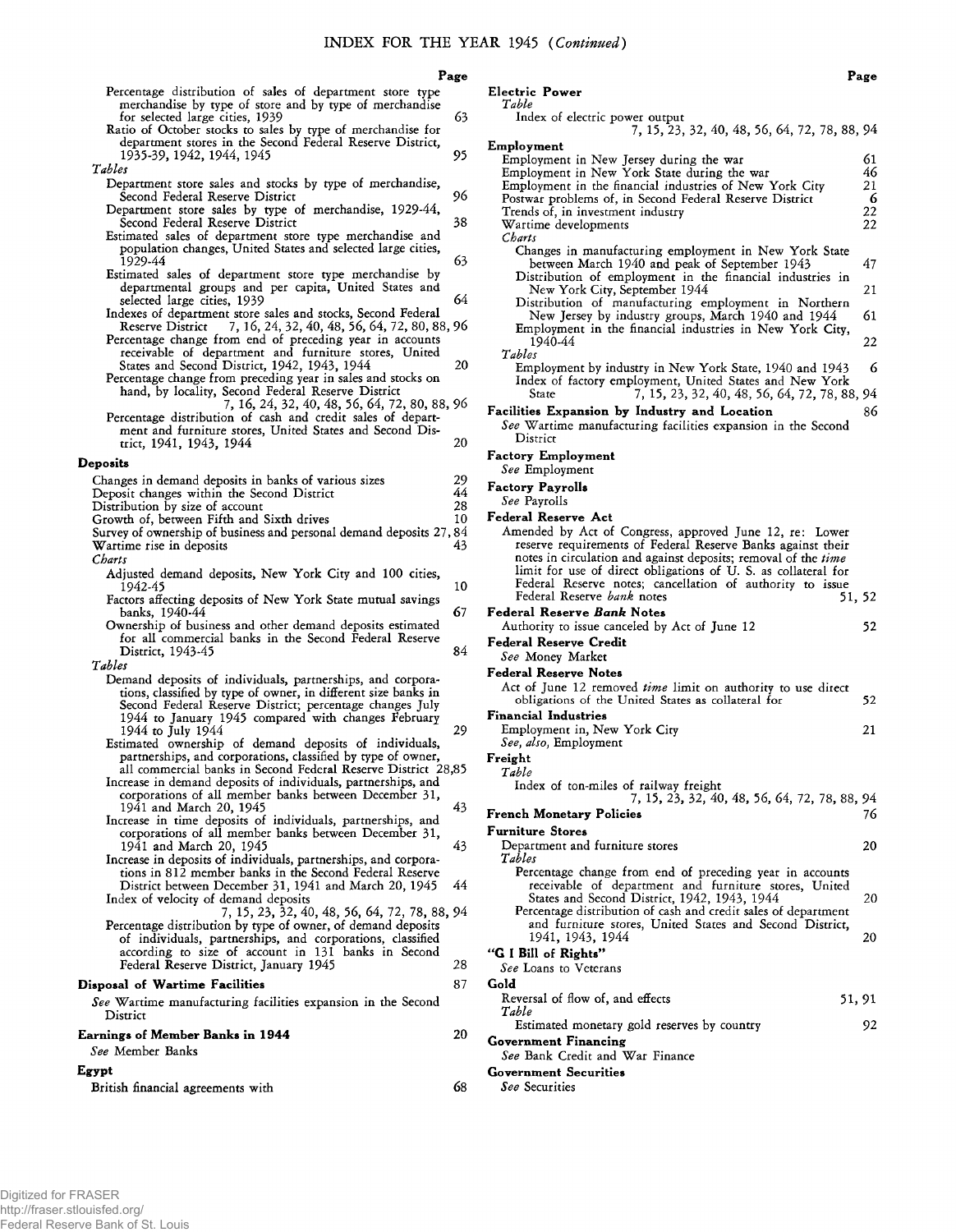**Monetary Policies**

|                                                                                                                                           | Page     |
|-------------------------------------------------------------------------------------------------------------------------------------------|----------|
| Income                                                                                                                                    |          |
| Disposable income in relation to department store sales<br>Chart<br>Cash income from farm marketings in the Second District,              | 15       |
| 1929-45<br>Table                                                                                                                          | 94       |
| Index of income payments in the United States<br>7, 15, 23, 32, 40, 48, 56, 64, 72, 78, 88, 94                                            |          |
| Income Tax                                                                                                                                |          |
| Influence of income tax payments on market developments<br>Industrial Production                                                          | 25, 33   |
| See Production                                                                                                                            |          |
| Insurance                                                                                                                                 | 21       |
| Employment situation in insurance companies<br>Investments                                                                                |          |
| See Money Market and Securities                                                                                                           |          |
| Iraq                                                                                                                                      |          |
| British financial agreements with                                                                                                         | 68       |
| Lend-Lease<br>Exports under, and termination of                                                                                           | 91       |
| Chart                                                                                                                                     |          |
| United States foreign trade, 1939-45                                                                                                      | 91       |
| Loans                                                                                                                                     |          |
| Consumer instalment loans of commercial banks<br>Increase in loan activity                                                                | 19<br>89 |
| Member bank, review of 1, 9, 17, 25, 33, 41,, 49, 57, 65, 73, 81, 89                                                                      |          |
| War production loans (V)<br>34, 89<br>Charts                                                                                              |          |
| Business and guaranteed war production loans, 1942-45<br>Loans for purchasing or carrying U.S. Government securities                      | 89       |
| by weekly reporting member banks in<br>101<br>cities.                                                                                     |          |
| 1944-45<br>34.49<br>Table                                                                                                                 |          |
| Increases in loans and investments of all commercial banks<br>in World Wars I and II                                                      | 4        |
| Loans to Veterans--Servicemen's Readjustment Act<br>of 1944                                                                               | 11       |
| McFadden Act                                                                                                                              |          |
| Effect of, on fiduciary activities of banks                                                                                               | 53       |
| Manufacturing                                                                                                                             |          |
| Wartime manufacturing facilities expansion in the Second<br>District                                                                      | 85       |
| Tables<br>Financing of manufacturing facilities expansion, July 1940                                                                      |          |
| to May 1944, Second Federal Reserve District                                                                                              | 86       |
| Manufacturing facilities expansion by industry, July 1940 to                                                                              | 87       |
| May 1944, Second Federal Reserve District<br>Margin Requirements                                                                          |          |
|                                                                                                                                           |          |
| See New York Stock Exchange and Securities                                                                                                |          |
| Member Banks                                                                                                                              |          |
| Growth of trust operations of member banks                                                                                                | 52       |
| 26, 34, 42, 82<br>Member bank credit                                                                                                      | 20       |
| Member bank earnings in 1944<br>1, 9, 17, 25, 34, 50, 58, 60, 90<br>Member bank reserve position                                          |          |
| Member bank reserve positions and Reserve Bank credit                                                                                     | 18       |
| Charts<br>Government security holdings of weekly reporting member<br>banks and Federal Reserve Banks (in relation to War                  |          |
| Loan drives), 1943-45                                                                                                                     | 50       |
| Gross earnings of member banks from trust departments,<br>1925-45                                                                         | 52       |
| Member bank borrowings from the Reserve Bank, 1943-45<br>42, 82<br>and 1944-45                                                            |          |
| Tables                                                                                                                                    |          |
| Changes in weekly reporting member bank holdings of, and<br>loans on, Government securities following Fifth and Sixth                     |          |
| War Loan drives                                                                                                                           | 18       |
| Selected average operating ratios of all member banks,                                                                                    | 20       |
| Second Federal Reserve District, 1942, 1943, 1944<br>Trust department earnings of New York District member<br>banks by size of bank, 1944 | 52       |

|                    | rage |
|--------------------|------|
| ionetary Policies  |      |
| Belgian and French | 76   |

**Page**

| Money Market                                                                                                                          |          |
|---------------------------------------------------------------------------------------------------------------------------------------|----------|
| Review of the money market, monthly                                                                                                   |          |
| 1, 9, 17, 25, 33, 41, 49, 57, 65, 73, 81, 89<br>Charts                                                                                |          |
| Adjusted demand deposits of weekly reporting member<br>banks, 1942-45                                                                 | 10       |
| Business and guaranteed war production loans, 1942-45                                                                                 | 89       |
| Estimated month-to-month changes in currency outstanding,<br>1943 and 1944                                                            | 1        |
| Government security holdings of weekly reporting member<br>banks and Federal Reserve Banks (in relation to War                        |          |
| Loan drives) 1943-45<br>Loans for purchasing or carrying U.S. Government securities                                                   | 50       |
| by weekly reporting member banks<br>- 101<br>in<br>cities,<br>1944-45                                                                 | 34, 49   |
| Member bank borrowings from the Reserve Banks, 1943-45<br>and 1944-45<br>Net currency payments by the Federal Reserve<br>Bank         | 42,82    |
| of New York, 1943-45                                                                                                                  | 58       |
| Prices of two per cent bonds issued in the Fifth and Sixth<br>War Loan drives, 1944-45                                                | 17       |
| Volume, average maturity, and average coupon rate of Gov-<br>ernment securities held by commercial banks, 1943-45                     | 74       |
| Table<br>Changes in weekly reporting member bank holdings of,                                                                         |          |
| and loans on, Government securities, following Fifth and<br>Sixth War Loan drives                                                     | 18       |
| Munitions<br>Table                                                                                                                    |          |
| Index of munitions output                                                                                                             | 7, 15    |
| Nationalization of the Bank of England                                                                                                | 83       |
| <b>Netherlands</b>                                                                                                                    |          |
| British financial agreement with                                                                                                      | 75       |
| New York City                                                                                                                         |          |
| As a center of wholesale trade<br>Employment in the financial industries of New York City<br>Charts                                   | 54<br>21 |
| Distribution of employment in the financial industries in                                                                             |          |
| New York City, September 1944<br>Distribution of wholesale sales by type of establishment,<br>1929 and 1939                           | 21<br>55 |
| Employment in the financial industries in New York City,<br>1940-44                                                                   | 22       |
| New York Savings Banks during the War                                                                                                 | 66       |
| Chart<br>Factors affecting deposits of New York State mutual savings<br>banks, 1940-44                                                | 67       |
| Tables<br>Bond holdings of New York State mutual savings banks,                                                                       |          |
| 1939-44<br>Total assets of New York State mutual savings banks, 1939-45 67                                                            | 67       |
| New York Stock Exchange<br>Credit employed and margin requirements changed by                                                         | 36       |
| <b>Operating Ratios of Member Banks</b>                                                                                               |          |
| Member bank earnings in 1944<br>Payrolls                                                                                              | 20       |
| Table                                                                                                                                 |          |
| Index of factory payrolls, United States and New York State<br>7, 15, 23, 32, 40, 48, 56, 64, 72, 78, 88, 94<br>See, also, Employment |          |
| Postwar Employment Problems, Second Federal Reserve<br>District                                                                       | 6        |
| Prices                                                                                                                                |          |
| See Cost of Living and Securities                                                                                                     |          |
| Production<br>Table                                                                                                                   | 23       |
| Index of industrial production<br>7, 15, 23, 32, 40, 48, 56, 64, 72, 78, 88, 94                                                       |          |
| See, also, Munitions                                                                                                                  |          |
| Progress of Reconversion<br>In the Second District<br>14, 78, 93                                                                      | 93       |
|                                                                                                                                       |          |
|                                                                                                                                       |          |